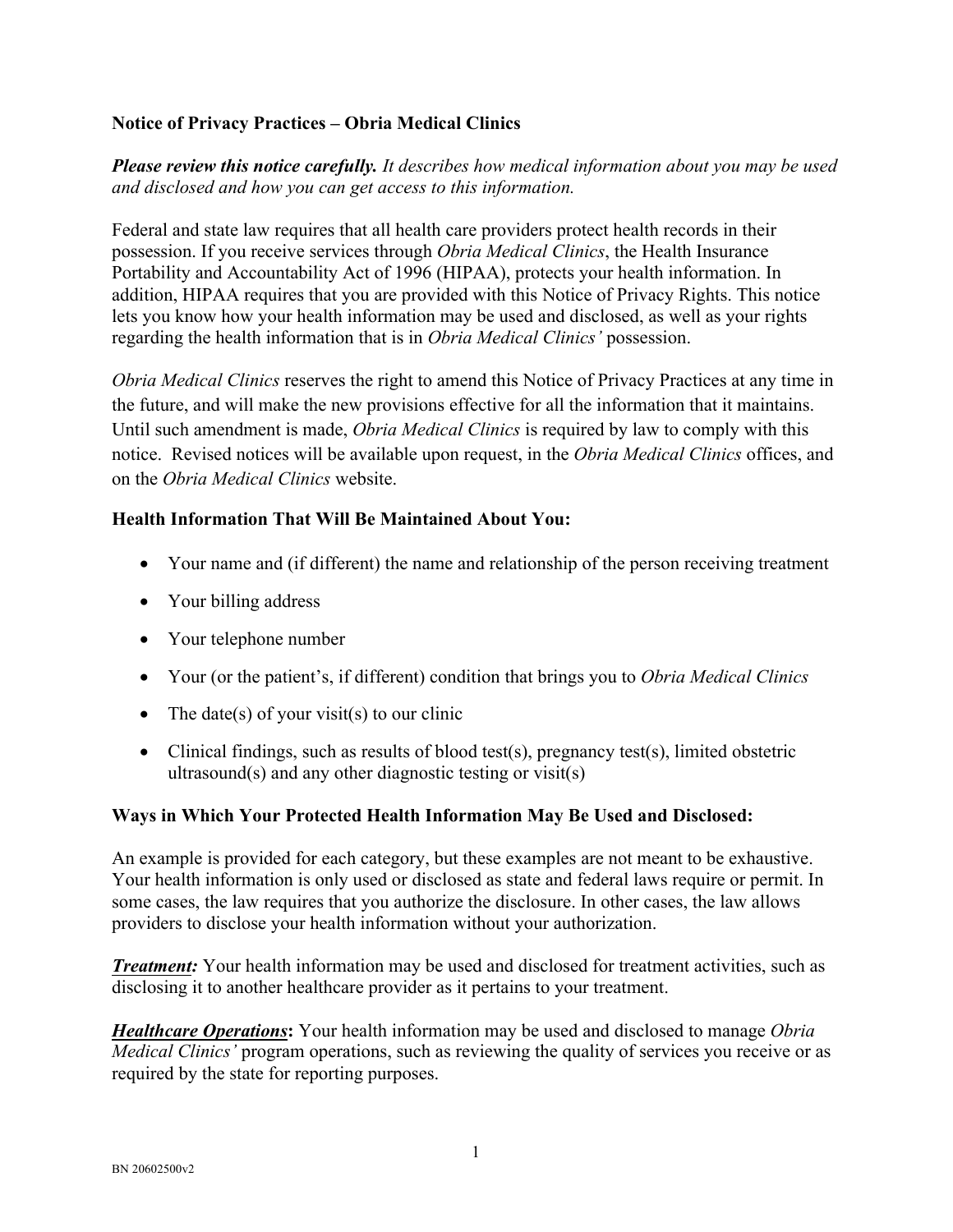*Payment*: When billing your insurance, the insurance company from time to time may require additional information regarding the claim submitted, at which time the information requested would be disclosed.

*With Other Professionals Involved in Your Treatment:* Your health information may be disclosed to organizations that are used to assist *Obria Medical Clinics* with providing services to you, such as the laboratory used to process and test various types of specimens, or it may be shared with other professionals who are treating you.

**To Contact You:** Your information in your health records may be used to contact you if there is additional information about treatment or other health-related benefits and services that may be of interest to you.

*In Connection with Your Use of the Obria Mobile App*: If you use the Obria Mobile Application ("Mobile App") to connect with an Obria healthcare provider or to share information regarding your medical condition or history, your health information submitted to *Obria Medical Clinics* through the Mobile App may be used to verify your identity, to check your qualifications to use the Mobile App, or to follow up with you regarding transactions initiated through the Mobile App. Your information may be used to contact you to inform you of changes to the Mobile App or to send you additional information about *Obria Medical Clinics*. If you allow *Obria Medical Clinics* to track your location through your mobile device, your information may be used to inform you of the nearest medical clinic to you affiliated with *Obria Medical Clinics*. In addition, information submitted to *Obria Medical Clinics* through the Mobile App may be used or disclosed in all the ways described above (e.g., for treatment, healthcare operations, etc.). Your use of the Mobile App is further governed by the terms of the Obria Mobile Application End User License Agreement.

# **Other Ways Your Protected Health Information May Be Used and Disclosed:**

HIPAA specifically permits *Obria Medical Clinics* to use or disclose your health information for other purposes without your consent or authorization. Experiences with such disclosures are rare, and the limited information maintained is generally not applicable.

However, when authorized by law, and to the extent the information is available, HIPAA permits disclosure to:

- Comply with the requirements of federal, state, or local laws, court orders or other lawful process and for administrative or court proceedings
- Report a public health authority for the purpose of preventing or controlling disease, injury, or disability
- Report to the FDA for the quality, safety or effectiveness of FDA-regulated products or activities
- Notify a person who may have been exposed to a communicable disease or may otherwise be at risk of contracting or spreading a disease or condition
- Report abuse, neglect or domestic violence to a government authority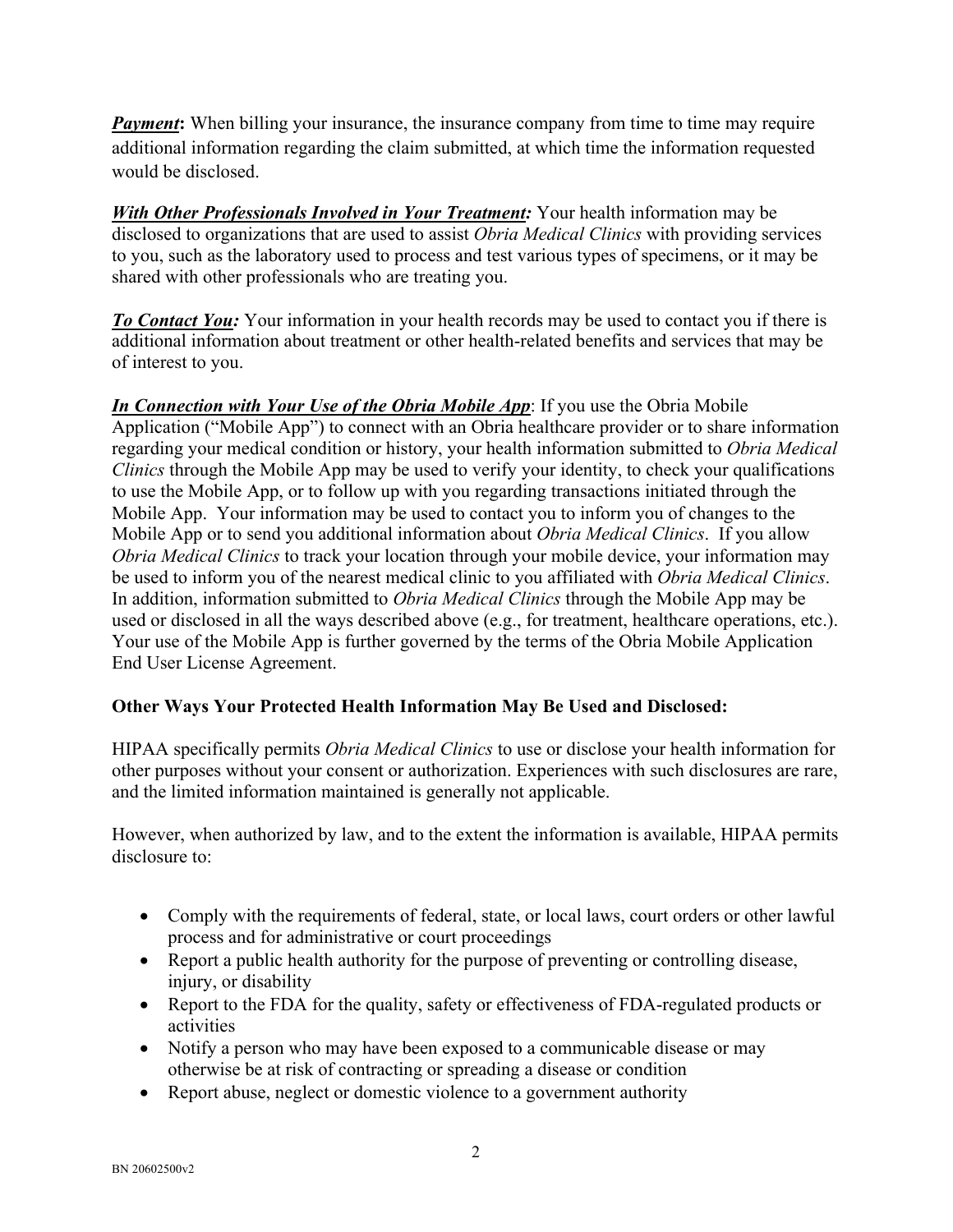- Provide necessary information to a health oversight agency for activities such as audits, investigations, inspections, licensure of the healthcare system, government benefit programs and regulated entities
- A law enforcement official for specified law enforcement purposes
- Coroners or medical examiners for identification or determining cause of death
- Funeral directors to carry out their duties with respect to the decedent
- Organ procurement organizations for facilitating donation and transplantation
- Researchers conducting studies approved by an Institutional Review Board
- Prevent or lessen a serious and imminent threat to the health or safety of a person or the public
- Authorized federal officials for specialized government functions such as military and veterans activities; national security and intelligence activities; protective services for the president; medical suitability determinations; correctional institutions; government entities providing public benefits and comply with workers' compensation laws

In the following cases, *Obria Medical Clinics* will not use or disclose your health information use you give us written permission: marketing purposes; sale of your information; or most sharing of psychotherapy notes.

#### **Uses and Disclosures with Your Authorization**

Other uses and disclosures of your personal information require your written authorization. You may revoke your authorization at any time by doing so in writing.

Although your health record is the physical property of the practitioner or facility that compiled it, the information belongs to you.

#### *You have the right to:*

- Request restrictions on certain uses and disclosures;
- Receive communications of protected health information by alternative means or at alternative locations;
- Inspect, copy and amend your protected health information held at *Obria Medical Clinics*  and receive an accounting of certain disclosures (of your protected health information);
- Receive a paper copy of this notice even if you have received it electronically.

#### *In some cases, state law may require that we provide additional protections of certain sensitive information such as:*

- Confidential HIV-related information;
- Alcohol or substance abuse treatment information; and
- Mental health treatment information.

#### **Obria's Responsibilities**

*Obria Medical Clinics* is required by law to maintain the privacy and security of your protected health information. We will let you know promptly if a breach occurs that may have